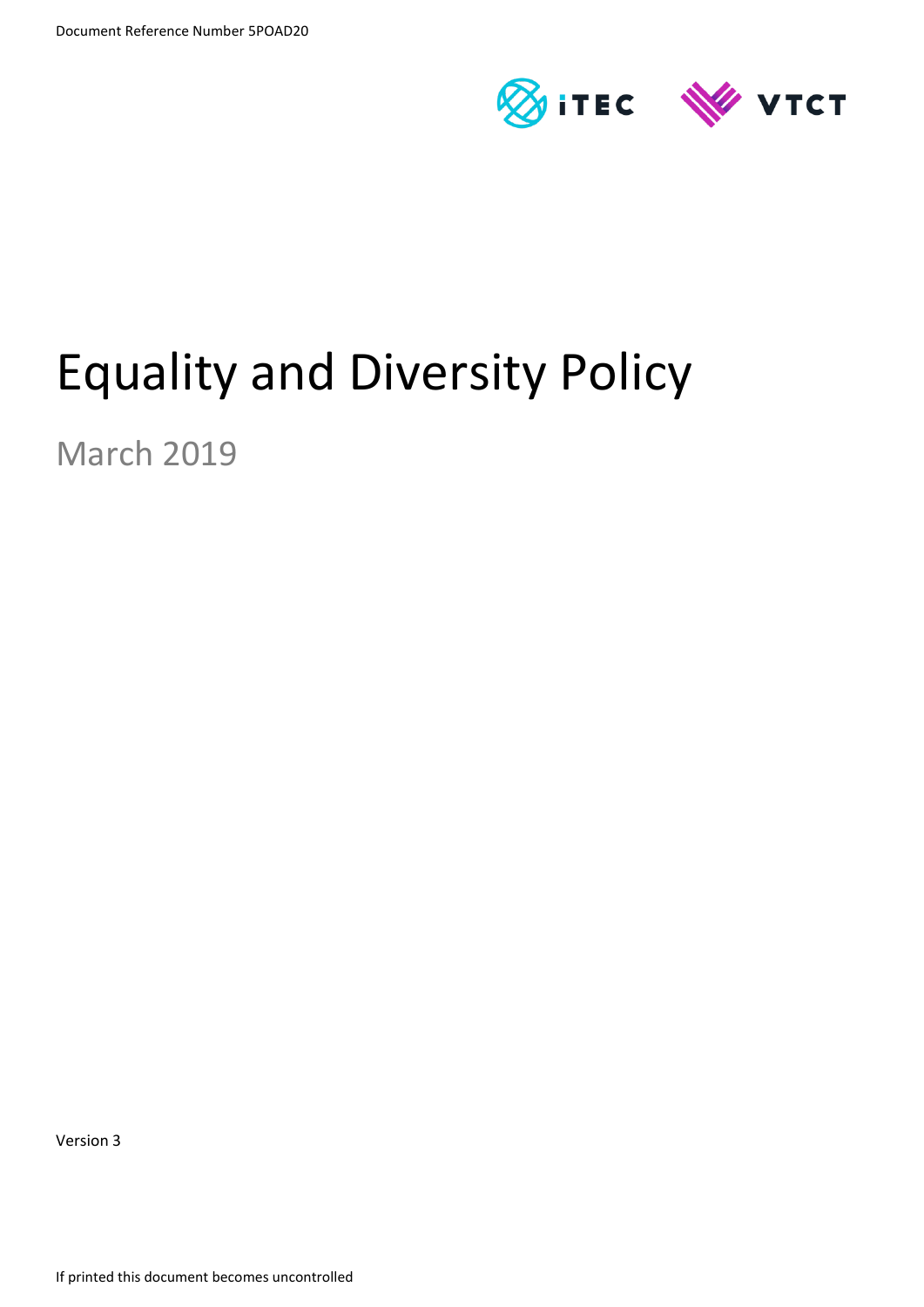

## **Contents**

| 1.3. |  |  |
|------|--|--|
| 1.4. |  |  |
|      |  |  |
|      |  |  |
|      |  |  |
|      |  |  |
|      |  |  |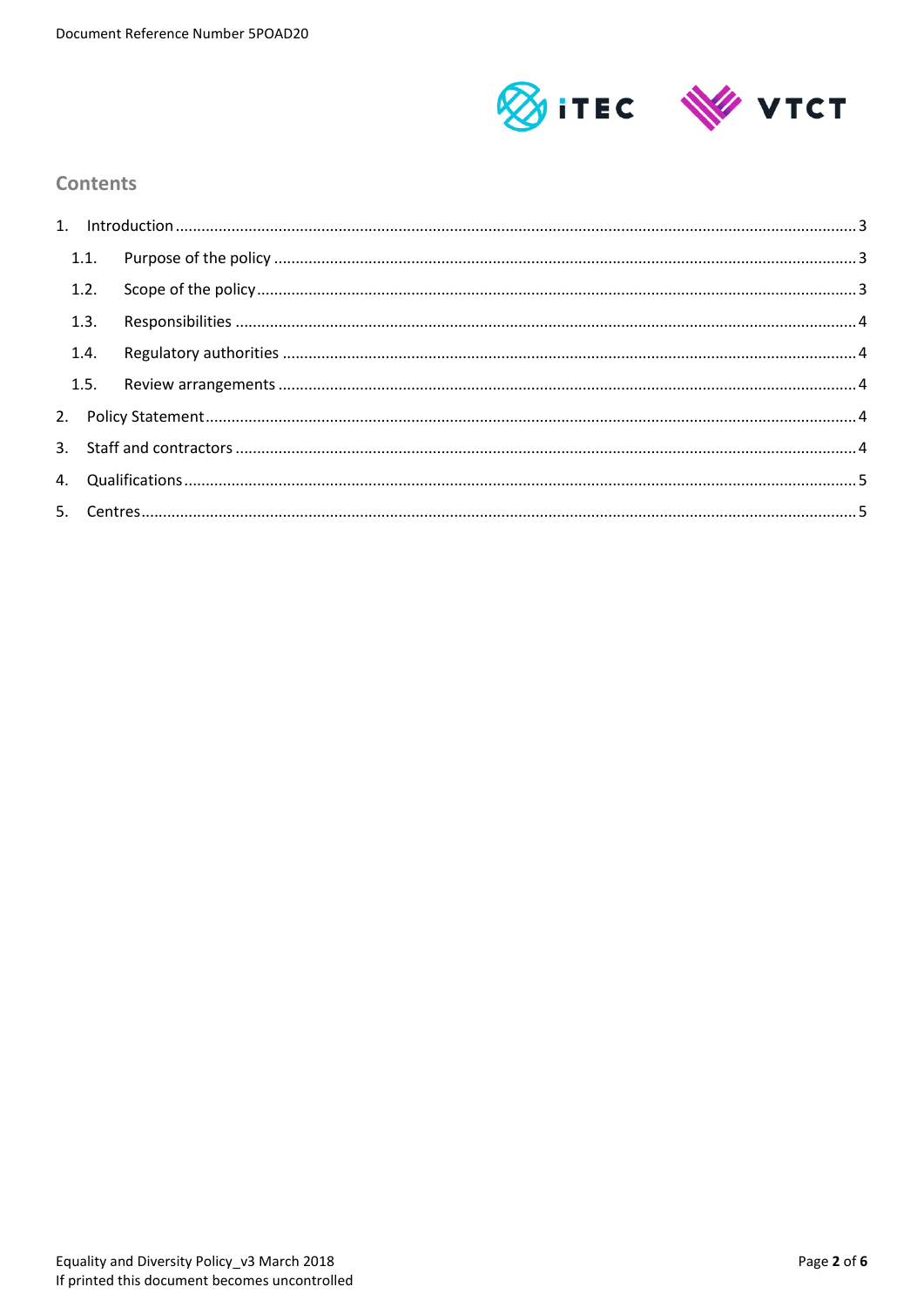

# <span id="page-2-0"></span>**1. Introduction**

The Equality Act 2010 combined more than 116 pieces of equality legislation into one Act, providing a legal framework which tackles discrimination in respect of the following personal characteristics, which are protected by the law:

- age;
- disability;
- gender reassignment;
- marriage and civil partnership;
- race;
- religion or belief (there are some education exceptions where there is valid segregation);
- sex (there are some education exceptions where there is valid segregation );
- sexual orientation;
- pregnancy and maternity.

It defines the behaviour that is unlawful under the Act as:

- direct discrimination;
- indirect discrimination;
- discrimination arising from disability;
- victimisation;
- harassment.

Section 53 of the Act refers specifically to awarding organisations, requiring them not to discriminate, harass or victimise a person in relation to the conferment or withdrawal of a qualification.

## <span id="page-2-1"></span>**1.1. Purpose of the policy**

This policy sets out VTCT's commitment to meeting the requirements of the Equality Act 2010, and to the principles of equality and diversity both as an employer and in the development, delivery and awarding of qualifications.

It should be read in conjunction with the following policies and procedures:

- Appeals policy and procedures;
- Reasonable Adjustments and Special Consideration policy and procedures.

# <span id="page-2-2"></span>**1.2. Scope of the policy**

This policy is provided for VTCT's employees, approved centres and learners using VTCT or ITEC products and services.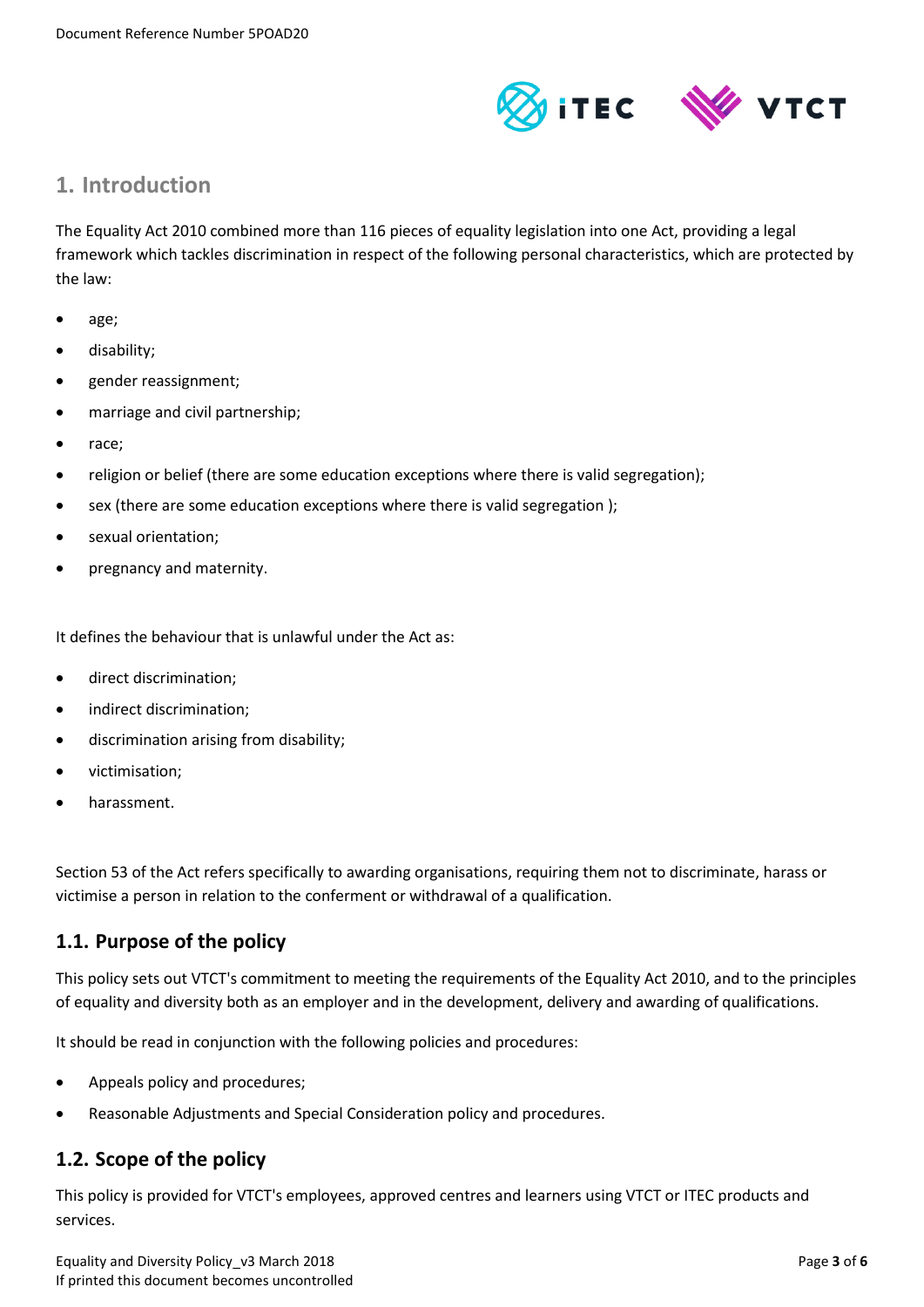

## <span id="page-3-0"></span>**1.3. Responsibilities**

VTCT is responsible for ensuring that its staff and contractors are aware of this policy, current equality legislation and regulatory requirements in relation to equality and diversity (see appendix).

The centre head is responsible for ensuring that its staff and learners are aware of this policy, current equality legislation and regulatory requirements in relation to equality and diversity (see appendix).

## <span id="page-3-1"></span>**1.4. Regulatory authorities**

This policy addresses the requirements of the relevant regulatory authorities' criteria.

### <span id="page-3-2"></span>**1.5. Review arrangements**

This policy is reviewed annually as part of VTCT's self-evaluation activity, which includes consideration of customer and regulatory feedback and good practice guidance. A policy review may also be triggered as an action resulting from the outcome of the investigation of a complaint.

# <span id="page-3-3"></span>**2. Policy Statement**

VTCT:

- is committed to ensuring equality of opportunity in employment and access to services for all who work for or with it;
- values and celebrates differences in age, disability, gender reassignment, marriage and civil partnership, race, religion or belief, sex, sexual orientation, pregnancy and maternity;
- believes that all forms of prejudice and discrimination are unacceptable, and will strive vigorously to tackle these and to remove conditions which place people at a disadvantage;
- works to eliminate unlawful direct and indirect discrimination;
- provides equality of opportunity as an integral part of good practice;
- is committed to a working environment in which the contribution and needs of everyone are fully recognised and valued;
- supports staff and contractors in challenging any inappropriate, violent or abusive behaviour from colleagues, other individuals, organisations and customers.

# <span id="page-3-4"></span>**3. Staff and contractors**

VTCT is committed to ensuring that personnel are recruited, selected, monitored and can progress within the organisation in a fair and equitable manner, based on their relevant attributes, skills, experience and performance only.

VTCT provides equality and diversity guidance to all staff and external contractors at induction and on an ongoing basis.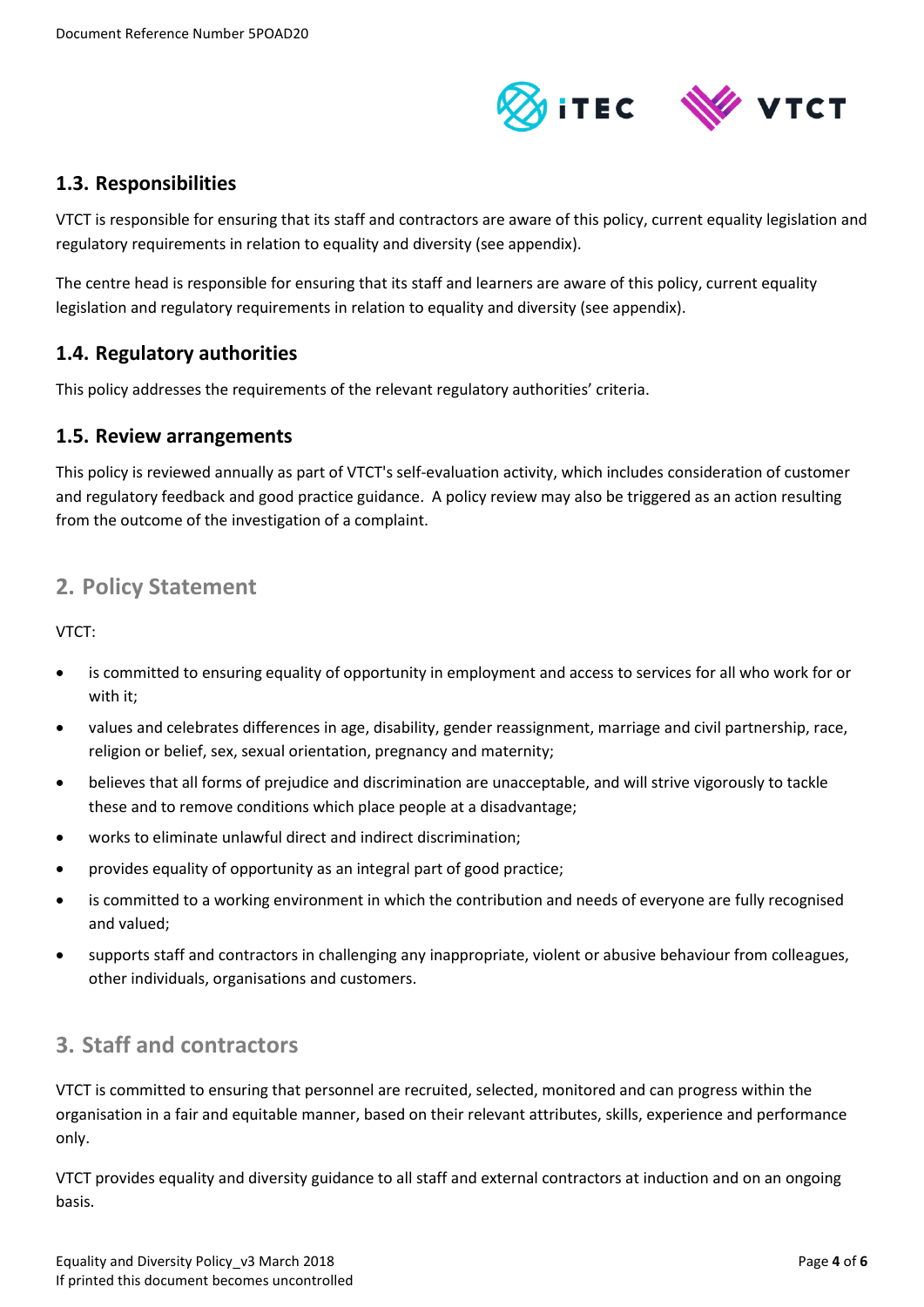

# <span id="page-4-0"></span>**4. Qualifications**

VTCT ensures that:

- its qualifications are suitable for as diverse a range of learners as possible;
- it adheres to regulatory conditions relating to the development, delivery, assessment and awarding of ITEC and VTCT qualifications, to ensure that qualifications contain no bias in content which might discriminate against or disadvantage any groups of learners sharing a particular characteristic, in terms of language, content or means of assessment, other than those directly related to the purpose of the units or qualifications;
- if any such features or barriers of this type are necessary, their nature and the reason for their inclusion in the particular unit or qualification are clearly set out. Staff responsible for inducting learners on to qualifications must be fully briefed of such features.

New qualifications put forward for approval are scrutinised for the above before they are added to the portfolio.

# <span id="page-4-1"></span>**5. Centres**

VTCT ensures equality of opportunity for learners registered on its qualifications by requiring centres to demonstrate as part of the approval process that:

- current equality legislation is adhered to;
- there is an up-to-date equality and diversity policy in place;
- staff and learners are aware of and have access to the equality and diversity policy;
- assessment processes are carried out in a fair and objective manner;
- an effective appeals policy and procedure is in place;
- staff and learners are aware of and have access to the appeals policy and procedure;
- candidates' results are monitored in line with the centre's equality and diversity policy;
- equipment and accommodation used for learning and assessment create no barriers to access for any candidate;
- reasonable adjustments and special consideration are made in line with VTCT's policy and procedures.